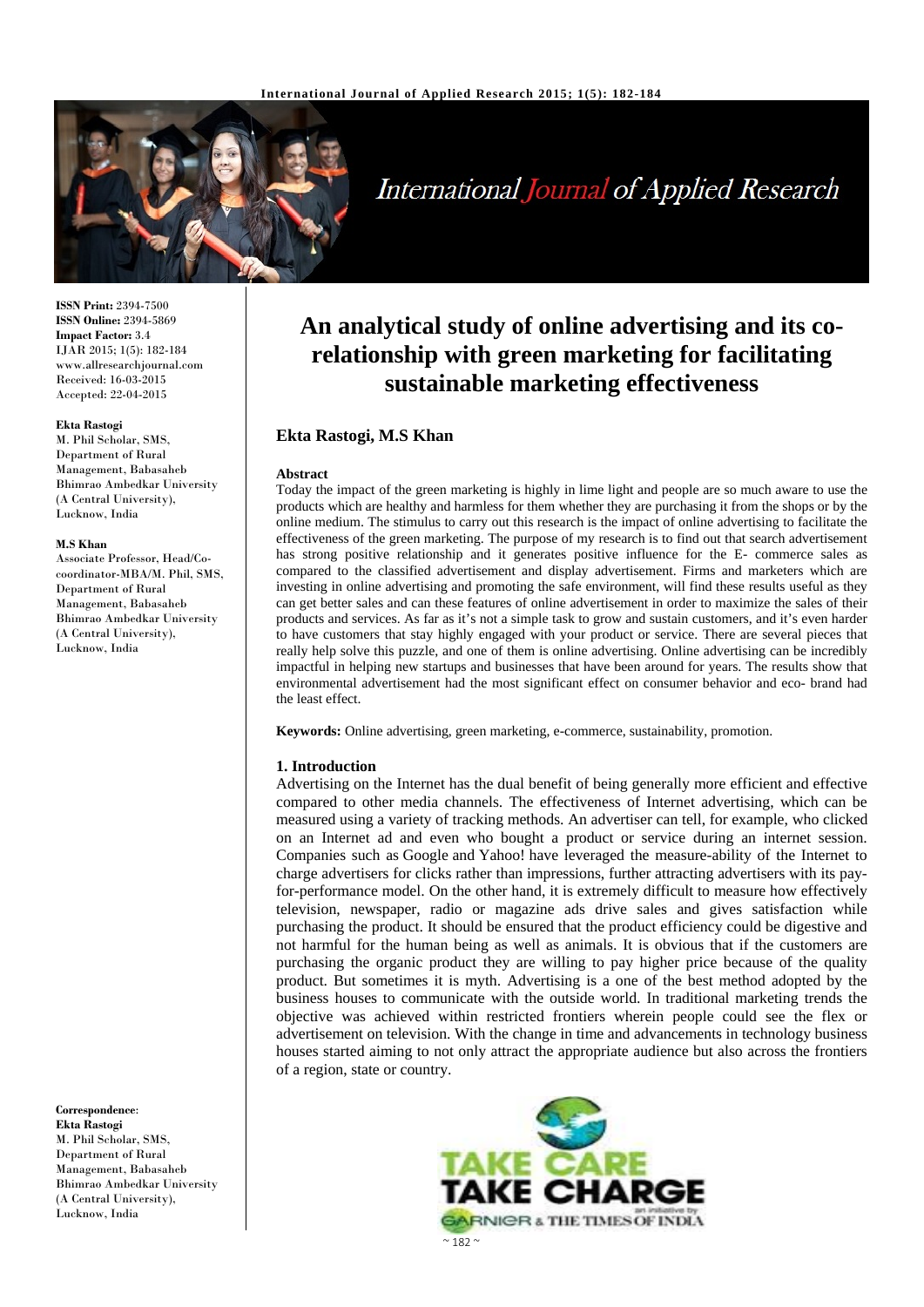The concept of advertising is traced as old as in 4000 B. C. When out of home advertising and billboards were prominent. Thomas J Barrat, father of advertising introduced advertising while working with pears soap in early 19th century. French Newspaper La Presse initiated advertisement in 1836 to increase its profitability. Soon in 1840, first advertising agency was developed by Volney B Palmer in Philadelphia. It is designed to occupy a space in the mind of customers. Traditionally radio, T.V, newspaper etc were common media or advertisement but the urge for latest news, music shifted consumers closer to internet and hence online advertisement. Digital signage commonly seen in hospitality areas like restaurants and mall has ability to attract large audiences for less money has a unique ability to attract more target audience. Technological advances enabled the messages to be relevant to the target audience at any given time and location which in turn, gets more response. In the Internet world, there are proper etiquette rules that must be followed. For example one of the rules is discussion forums are not to be used to post blatantly commercial materials that have nothing to do with the subject of the discussion group (Sterne, 1997). This is labeled as just a plain bad marketing. "Annoying 95 percent of your audience in order to reel in one percent of them does not make sense" (Sterne, 1997).

#### **2. Literature Review**

- 1. A Web site gives direct contact between the organization and the consumer. However, product characteristics play an important role in whether the organization benefits from utilizing the Web as a means of direct sales.
- 2. Research attempted to place empirical evidence upon the theoretical views that suggest that the Internet enhances business performance, in terms of sales performance and efficiency, affecting both the "top line" (total sales) and the "bottom line" (net profit margin). Studies show that the Internet facilitates product management activities that lead to product customization and innovations' acceleration. Additionally, the findings show that marketdriven product management activities are highly affected by the sales force's use of the Internet. The benefits of interactivity in sales management activities are highly reflected upon customized product strategies.
- 3. There are several reasons why academic research should be done in the area of business models and e-business models. First of all, even though many people talk about them, rare are the business model concepts and nonexistent a common understanding of what is meant by a business models. The second reason why the e business model idea is Interesting to study is because it can be an adequate methodology and foundation for managerial tools and IS requirement engineering to react to the increasingly dynamic business environment.
- 4. Internet is playing a more and more important role in the field of marketing. Understanding Internet marketing will continue to be significant for at least three reasons. From an academician's perspective, it not only helps gain new ideas about the Internet, but also enhances our understanding as to whether existing marketing theories can be applied to this new phenomenon.
- 5. From a practitioner's perspective, Internet marketing research provides knowledge about the online consumer's beliefs and behaviors, thus enhancing the online firm's opportunities to succeed. From a public policy maker's perspective, there are a number of topics that need to be addressed, such as security, consumer protection, and tax.

Future investigations can be targeted at each of these three perspectives.

Attitude toward the online advertising is the consumers' view toward online advertisements. According to Olney, *et al.* (1991), consumers' attitude toward online advertising is the direct human reflection toward the online advertising, which comprise the web content and format. These include hedonics, utilitarian, and interesting content of online advertising. After exposing and attending to online advertising, consumers could either form positive or negative attitude towards the ad. Ducoffe (1996) in his research found that entertainment, information and irritation influenced attitudes toward online advertising. Entertainment and irritation were affective and information was cognitive that influenced consumer's judgement on online advertising. Other researchers brought on another important factor which was behavioural experiences that would influenced consumers' attitude toward online advertising (Eagly and Chaiken, 1993). Cho and Leckenby, (1999) measured consumer response whether cognitive or affective through

interactivity, involvement and trust that consumers have towards online advertising. Consumers believe that interactivity take place when online users are willingly exposed to the online advertising by clicking on the online ads (Cho and Leckenby, 1999).

# **3. Research Objective**

- $\triangleright$  To create awareness about the Ecological process, Environmental, Sustainable, Green Marketing process by the online advertising.
- $\triangleright$  To determine the effects of online green advertising towards consumers' green purchasing behavior.
- $\triangleright$  To facilitate the effect of green marketing in the world of online advertising.

# **4. Research Methodology**

The research methodology will comprise of mainly secondary data which includes, existing literature, different scholars' and researchers' published books, articles published in different journals, periodicals, conference paper, working paper, magazines, newspaper, central & state government website. The secondary data and information will analyze for preparing the paper extensively.

# **5. Findings**

On the basis of my research the study becomes different when disaggregating advertising spends by channel. While TV, direct mail and newspapers account for nearly three-fourths of all advertising spending combined, the Internet channel has grown the fastest since 2001, taking share away from most traditional channels. Internet advertising grew at an annual clip of 18% from 2001-2006 and only cable TV (10%) was close to a double digit growth rate. Other channels basically growth (about 3%), with newspapers (1%) and radio (2%) most negatively affected. The result revealed that customer's trust in eco‐label and eco‐brand and their perception of eco‐brand show positive and significant impact on their actual purchase behavior through online shopping. The result or finding is that the main focus is to save the environment by the promotional activity or to grab the harmless product by the consumers.

#### **6. Suggestions**

The effectiveness of online advertising that is centered on the promotion of factors of green having to do with the environment. The role of media in order to make the